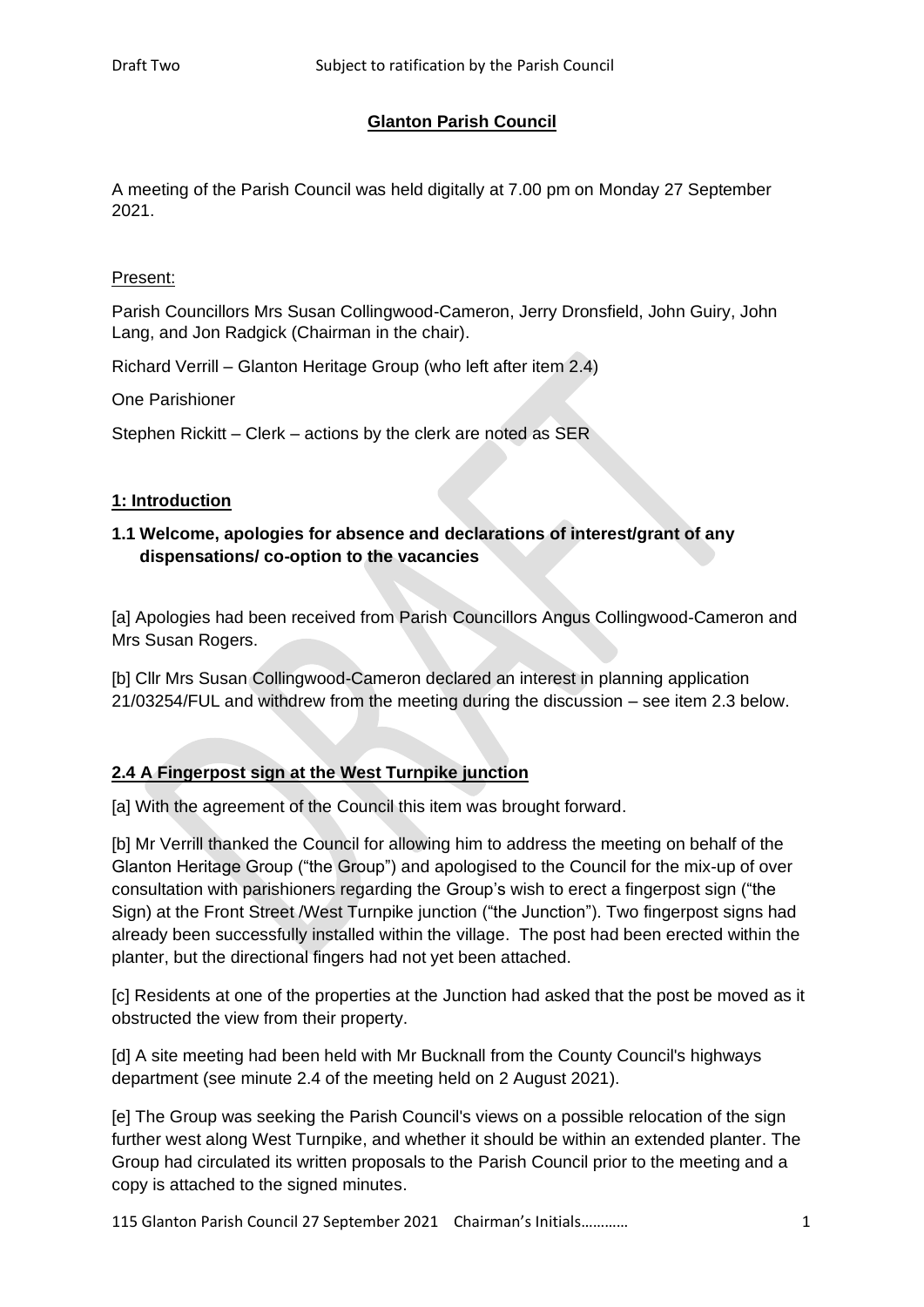[f] Mr Verrill said the County Council required the pole to be at least 0.5 metres from the kerb and at least 2.25 metres above the height of the existing pavement. The Group's preferred option was to extend the current planter and have the Sign set within the extended planter rather than free-standing. He explained that the post has been concreted into the existing planter and would have to be cut off below soil level before relocation. That would reduce the overall height of the Sign but that could be offset to some extent by the collar used to hold the directional fingers.

[g] Parish Councillors then debated the proposal which included the following points and questions

- Mr Verrill was asked why the Sign should not be in the same position as the current modern-style sign? Mr Verrill gave his opinion that the Group's suggested location would give a better view for residents and users of the north side of Front Street.
- Concerns were expressed about vehicles turning into the properties at the Group's suggested location. Mr Verrill explained that Mr Bucknall had approved their suggested location as there would be at least 15 centimetres clearance between the end of the fingerpost and the carriage way.
- Further questions were asked about the responsibility for the maintenance of the Sign when completed. Mr Verrill stated that the highways department had accepted that they would become responsible for the post as it was within the highway and on their land.
- Concern was expressed that relocating a directional sign from the site of the current modern-style sign would reduce visibility for traffic along Front Street. Mr Verrill accepted there would be a modest reduction but in his view this would be minor.
- Comment was made that the Group's proposals did not include the option of replacing the modern-style sign with a fingerpost sign in the same location

[h] All accepted that the final decision on location would be made by the County Council's highways department. After further discussion the Parish Council unanimously agreed that a preference for a fingerpost sign being erected in the same location as the current modernstyle sign.

[i] The Council then considered whether the existing planter should be extended to incorporate the position of the Sign. After further discussion the Council agreed by four votes, with one abstention, to retain current shape and style of the planter.

[j] During the course of the debate the Council was informed of a potential fourth fingerpost sign being erected on the Village Green at the Whittingham Road junction. The clerk will investigate whether there are potential problems with the designation of the land as a village Green. **Action SER**

# **1.2 Parishioners Questions**

No parishioners' questions had been received.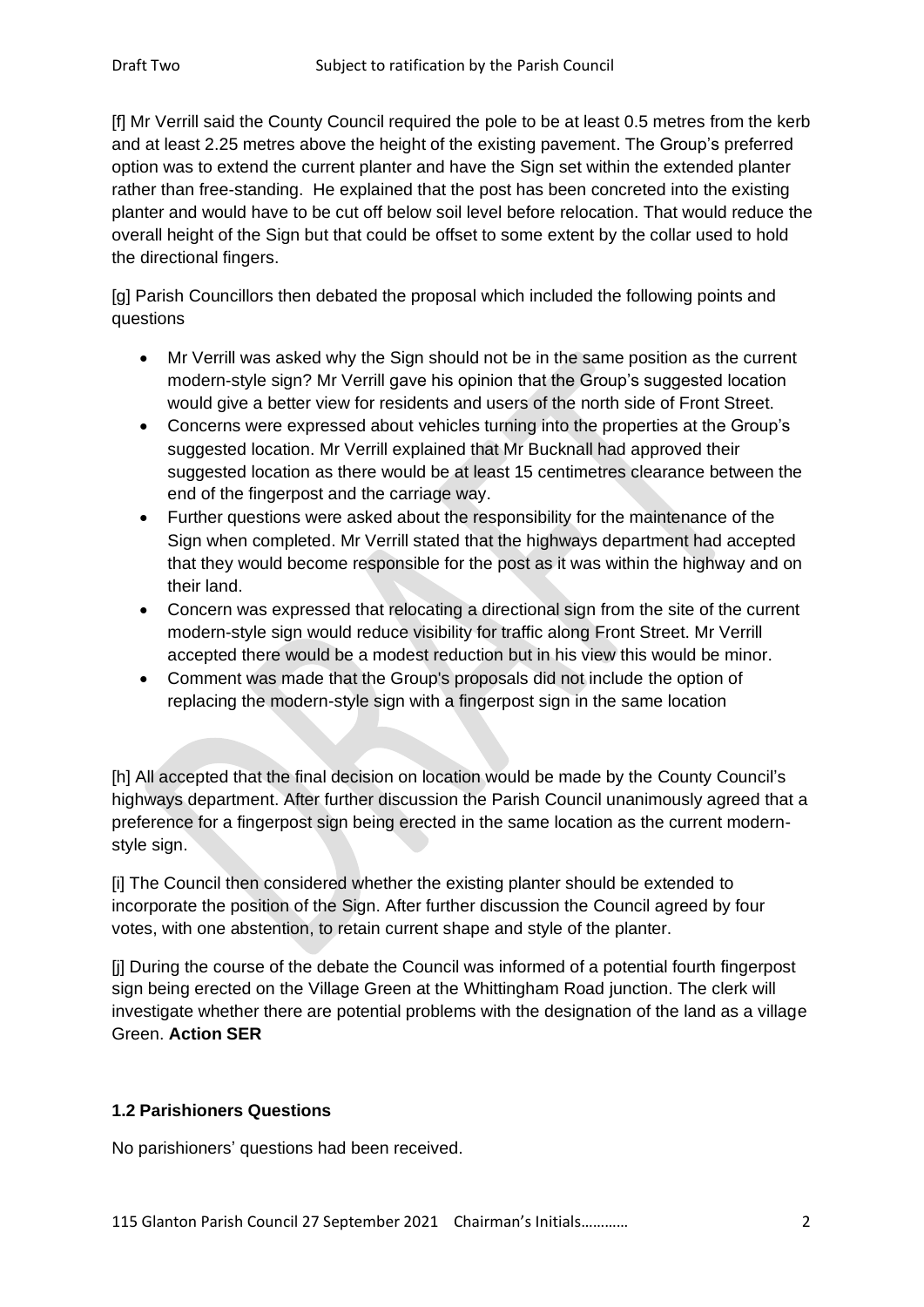### **1.3 Minutes of the previous meeting**

The draft minutes of the two Parish Council Meetings held on 2 August 2021 were agreed as a true record and will be signed by the Chairman.

### **1.4 An update on matters arising from the minutes of the previous meetings held on 2 August 2021**

[a] Cllr Lang asked when were face-to-face Council meetings to resume? Mr Verrill (as Chairman of the Memorial Hall) said the renovation work was unlikely to be finished before the spring due to the recent discovery of woodworm. The Council agreed to continue with digital meetings until the Memorial Hall was available in the absence of a suitable venue in the village. Broadband is now available in the Hall, and this may enable meetings with remote access by some Parish Councillors.

[b] The Chairman reported the completion of the maintenance work on the seats and noticeboards, all agreeing this had made the village look smarter.

[c] The Chairman was also pleased to report that he had presented Robert Johnston with a framed certificate confirming the award of the Honorary Freedom of the Parish. The award had been greatly appreciated by Mr Johnston.

[d] The clerk reported he had not had a reply to an emailed enquiry to the Home Group regarding their lettings policy. He will chase this up with an old-fashioned letter if necessary. **Action SER**

# **2: Items for discussion and potential decisions**

#### **2.1 The Coronavirus National Emergency**

Councillors were not aware of any issues specifically relating to the parish or of any parishioners who might have difficulties.

# **2.2 Reports from the County Councillor and the Police**

No reports had been received prior to the meeting.

#### **2.3 Planning**

The Council considered the following applications and commented as shown

| <b>Application</b>                 | <b>Resolution or Action</b>                    |
|------------------------------------|------------------------------------------------|
| 21/03254/FUL - Glanton Pyke Farm - | The Council was in favour of this application. |
| <b>Replacement Conservatory</b>    |                                                |
|                                    |                                                |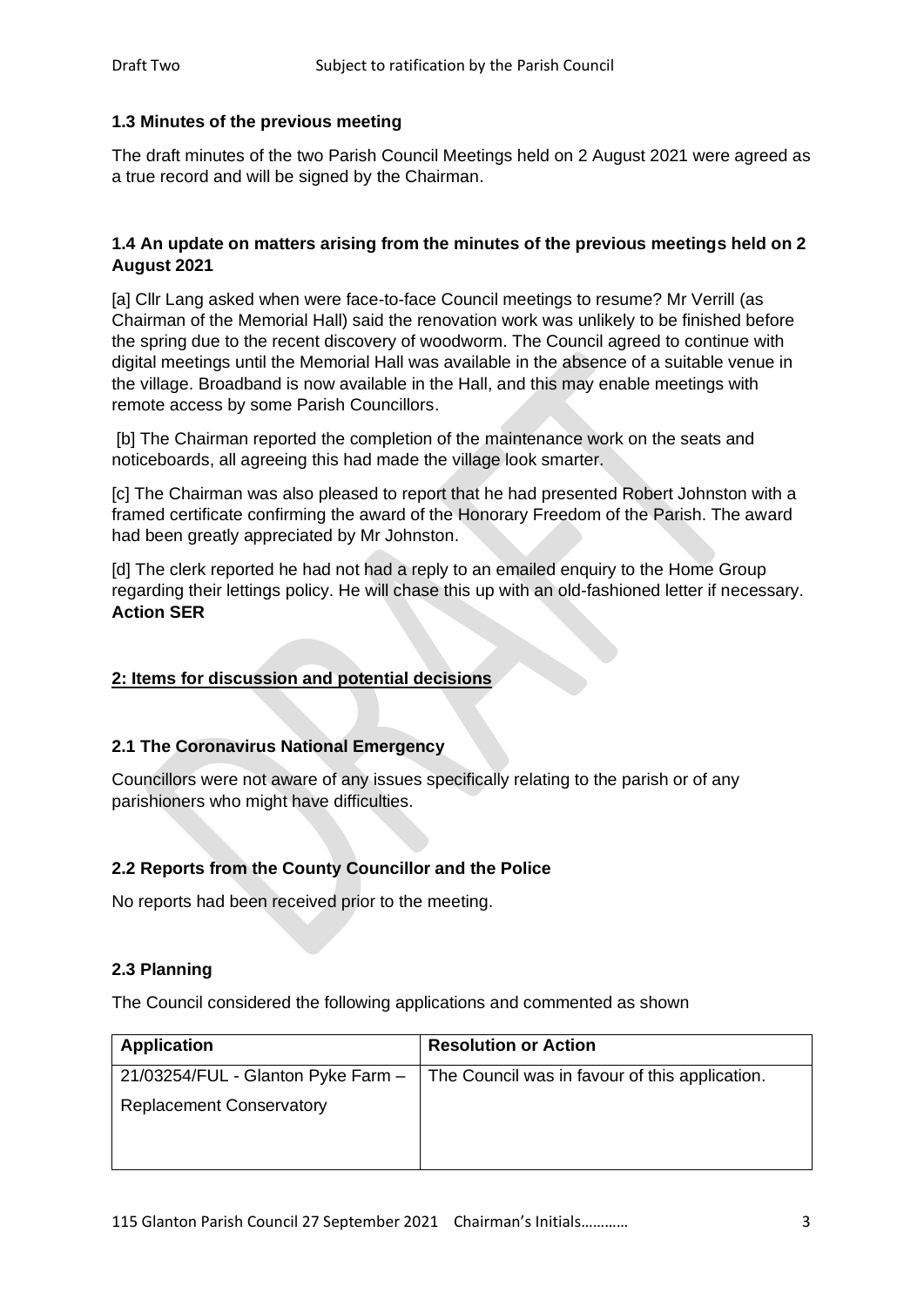# **2.4 A Fingerpost sign at the West Turnpike Junction**

See above

#### **2.5 Highway Issues**

The clerk will continue to press the County Council about the extension of the West Turnpike speed limit. **Action SER**

# **2.6 A List of Absent Owners**

Cllr Mrs Rogers had reported some success in locating owners, but a number were not listed on the websites of letting agents. A letter-drop in those houses had met with some positive replies. **Action Cllr Mrs Rogers**

### **2.7 Environmental Issues**

[a] The Chairman was very pleased to report the efforts of Parishioners in maintaining the planters. He had also noticed that the grassed areas had been strimmed although he did not know by who. The Council agreed these demonstrated the positive community spirit within the Parish.

[b] Cllr Dronsfield and the Chairman will agree a date for planting the native-species daffodil bulbs. **Action Cllr Dronsfield & Cllr Radgick**

[c] Concern was expressed about the dead Christmas Tree and Cllr Radgick will arrange for its removal and disposal. **Action Cllr Radgick**

#### **2.8 The Newsletter**

No progress has been made in identifying a new editor.

#### **3: Items for Information**

#### **3.1 Forthcoming Village activities**

There were no activities to report given both the pandemic and the closure of the Memorial Hall for refurbishment.

#### **3.2 Details of any meetings attended by Councillors or the clerk**

Attention was drawn to the forthcoming meeting of the Coquetdale Cluster on 12 October 2021.